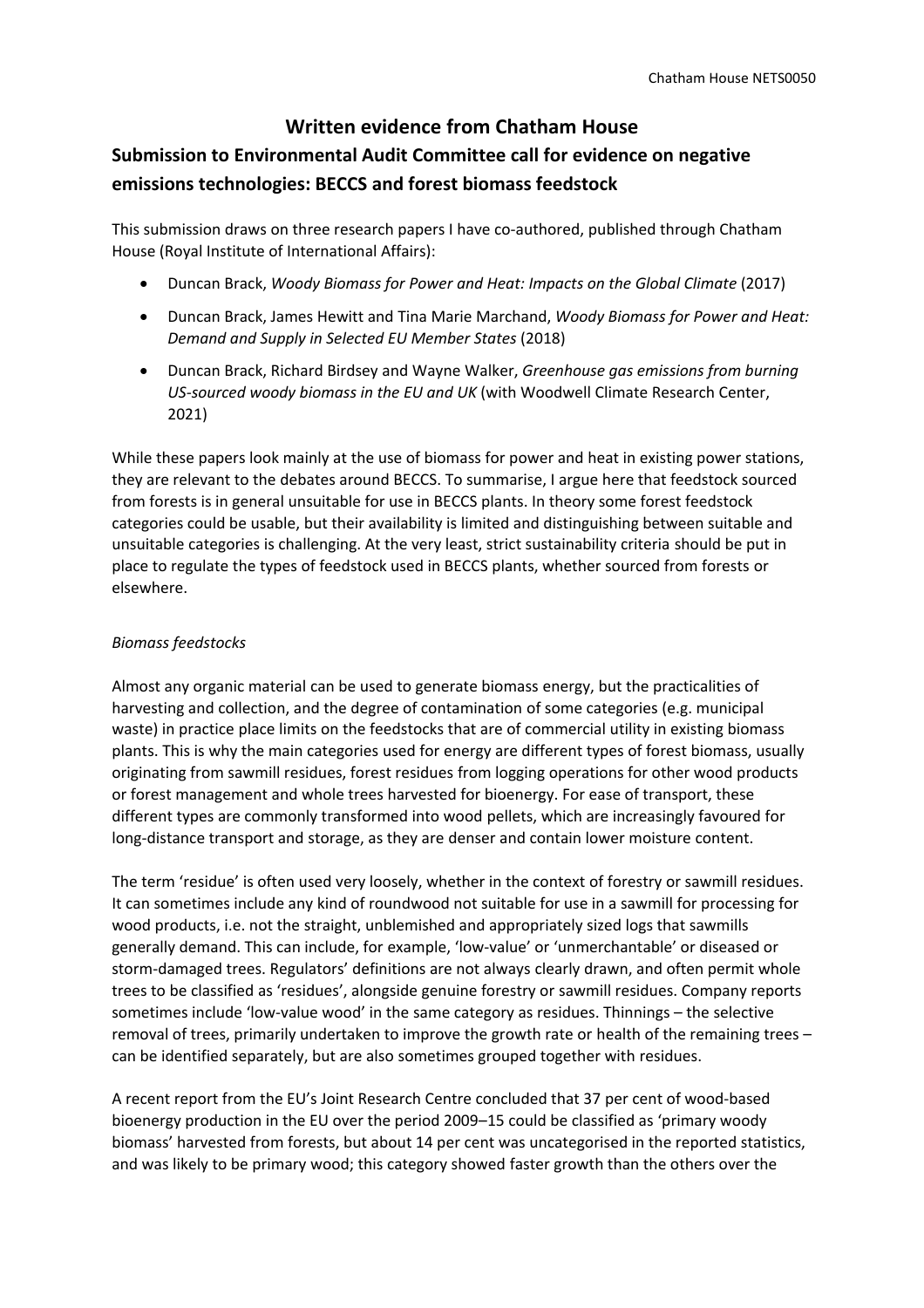study period.<sup>1</sup> Since 2015, the rate of extraction has increased significantly, meaning that the proportion of primary woody biomass burnt for energy has probably grown in recent years.

Looking more narrowly at US-sourced wood pellets burnt for energy – the largest source of imports of wood pellets to the UK – supply reports from the Drax power station (far and away the single largest user in the UK) over the period 2015–19 indicate that on average almost half of the wood was sourced from sawmill residues (25 per cent) and forest residues (23 per cent), and just over half from whole trees: 21 per cent from 'low-grade roundwood' and 30 per cent from thinnings.

## *Impacts on the climate: carbon payback periods*

The impact on the climate of burning different types of feedstock for energy varies substantially. Burning any kind of wood for electricity or heat will produce more carbon dioxide than if fossil fuels are used to generate the same amount of energy (with a few exceptions for some types of coal). For the same energy output, burning wood releases about 10–15 per cent more carbon dioxide than anthracite and about 100 per cent more than gas (under laboratory conditions, with the complete combustion of the fuel in the presence of oxygen). Biomass stations tend to have lower thermal and electrical efficiencies than coal or gas plants, so the real-world differences will be larger.<sup>2</sup>

Assuming that the harvested trees are replaced by new planting, these carbon emissions will be absorbed over time by forest regrowth, so the net impact on the climate depends on the balance between the level of emissions produced during harvesting, collecting, processing, transporting and burning the biomass and regrowth, and, crucially, what would have happened to the forest or the feedstock in the absence of demand for wood for energy – the counterfactual.

Many attempts have been made to measure the net impact on the atmosphere of using different biomass feedstocks compared to using fossil fuels. The initial combustion, along with the associated life-cycle emissions of the biomass feedstock, create what can be termed a 'carbon debt' – i.e. the additional emissions caused by burning biomass instead of the coal or gas it replaces, plus the emissions absorption forgone from the harvesting of the forest. Over time, regrowth of the harvested forest removes this carbon from the atmosphere, reducing the carbon debt. The period until carbon parity is achieved (i.e. the point at which the net cumulative emissions from biomass use are equivalent to those from a fossil fuel plant generating the same amount of energy) is usually termed the 'carbon payback period'. After this point, as regrowth continues, biomass may begin to yield 'carbon dividends' in the form of atmospheric greenhouse gas levels lower than would have occurred if fossil fuels had been used. Eventually carbon levels in the forest return to the level at which they would have been if they had been left unharvested.

The attempts that have been made to estimate carbon payback periods suggest that they vary substantially, from less than 20 years to many decades, and in some cases centuries, depending on the feedstock used and the efficiency of combustion. As would be expected, the shortest payback periods derive from the use of residues and wastes from forest harvesting or forest industries that imply no additional harvesting, and if otherwise burnt as waste or left to decompose would release carbon to the atmosphere in any case. This includes, in particular, sawmill wastes such as sawdust (unless they are diverted from use for wood products) and black liquor from the pulp and paper industry that would otherwise have to be disposed of.

<sup>1</sup> A. Camia et al, *The use of woody biomass for energy purposes in the EU* (Joint Research Centre, 2021).

<sup>2</sup> See Brack, *Woody Biomass for Power and Heat: Impacts on the Global Climate*, pp. 14–16.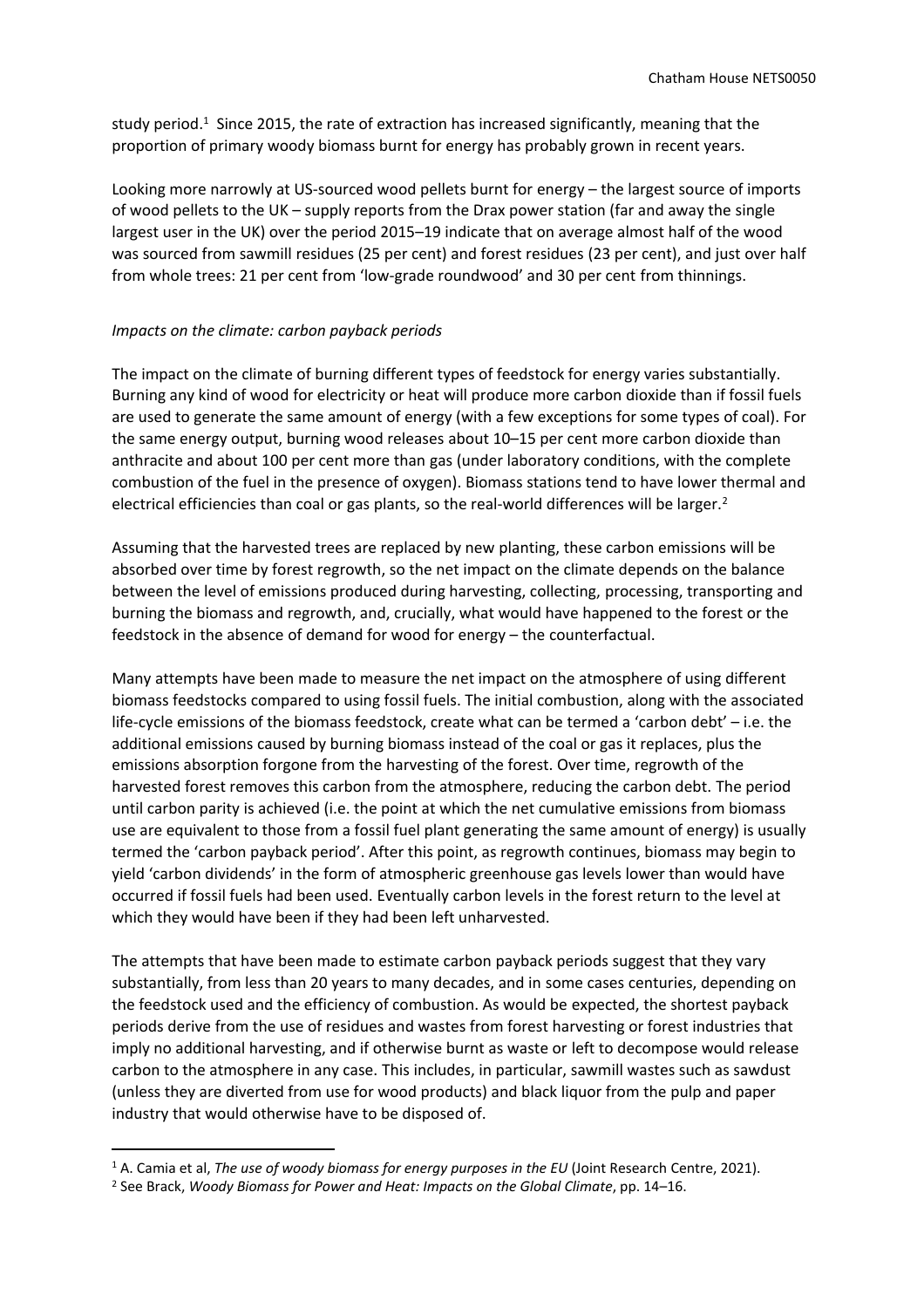If forest residues are used that would otherwise have been left to decompose in the forest, the impact is complex, as decay rates vary significantly depending on local climatic conditions. Burning slowly decaying forest residues may mean that carbon dioxide levels stay higher in the atmosphere for decades longer than if fossil fuels had been used. In addition, excessive removal may reduce levels of soil carbon and rates of tree growth, and it takes time for the residual trees or new trees to compensate.

The most negative impacts on carbon concentrations in the atmosphere derive from increasing harvest volumes or frequencies in already managed forests, harvesting natural forests or converting natural forests into plantations, or displacing wood from other uses. Where whole trees are harvested and used for energy, not only is the stored carbon in the tree released to the atmosphere immediately, but the future carbon sequestration capacity of the tree is lost.

On the other hand, in the absence of forest management, the rate of net carbon absorption by most forests falls as the incidence of dead and diseased trees increases, and over time the forest may also become more vulnerable to wildfire or other disturbances. There can, therefore, be benefits over the long term from some level of harvesting – though due to the urgency of the need to reduce greenhouse gas emissions, long-term benefits are not as desirable as more immediate ones.

The EU Joint Research Centre's recent report summarised a range of studies to suggest that only the use of fine woody residues from forest operations (tops, branches and needles) had short carbon payback periods (10 – 20 years) compared to the use of coal or gas, while the use of coarse residues (snags, standing dead trees and high stumps), with generally slower decay rates, extended the carbon payback periods to more than 50 years.<sup>3</sup>

Plantation forests have higher growth rates than natural forests and are typically harvested at a relatively young age; naturally regenerated forests tend to be older and have larger trees when harvested. Therefore, more stored carbon is lost when natural forests are harvested, and it takes longer to replace the stored carbon emitted to the atmosphere. The conversion of natural forests to fast-growing plantations will therefore lead to a large release of carbon at the time of conversion plus a lower stock of carbon when trees are harvested; while this may be somewhat offset by faster tree growth rates in the plantation, the net impact on forest carbon storage will be negative. A study looking at this scenario in the US South found that the carbon payback time would be 60–70 years compared to using coal and 120 years for gas.<sup>4</sup> Regular harvesting and clearing of plantations releases stored carbon dioxide back into the atmosphere every 10–20 years.

It is sometimes claimed that the practice of thinning – the removal of selected trees or rows either to allow stronger growth in remaining trees or to reduce fire risk – can increase forest carbon storage. Almost all of the studies on which this claim rests focus on volume growth in remaining trees, conclude that this does not lead to an increase in total stand volume compared with an uncut stand, and do not report statistics about carbon uptake by the ecosystem. More recent studies have shown that the use of thinnings for energy does not reduce net greenhouse gas emissions for years at best, and can, under some circumstances, increase them. In general, intact forests with high treespecies diversity, largely free from human intervention, are the most carbon-rich ecosystems, with higher rates of biological carbon sequestration.

<sup>3</sup> A. Camia et al, *The use of woody biomass for energy purposes in the EU* (Joint Research Centre, 2021). 4 John D. Sterman et al, 'Does replacing coal with wood lower CO2 emissions? Dynamic lifecycle analysis of wood bioenergy', 2018 *Environ. Res. Lett.* 13 015007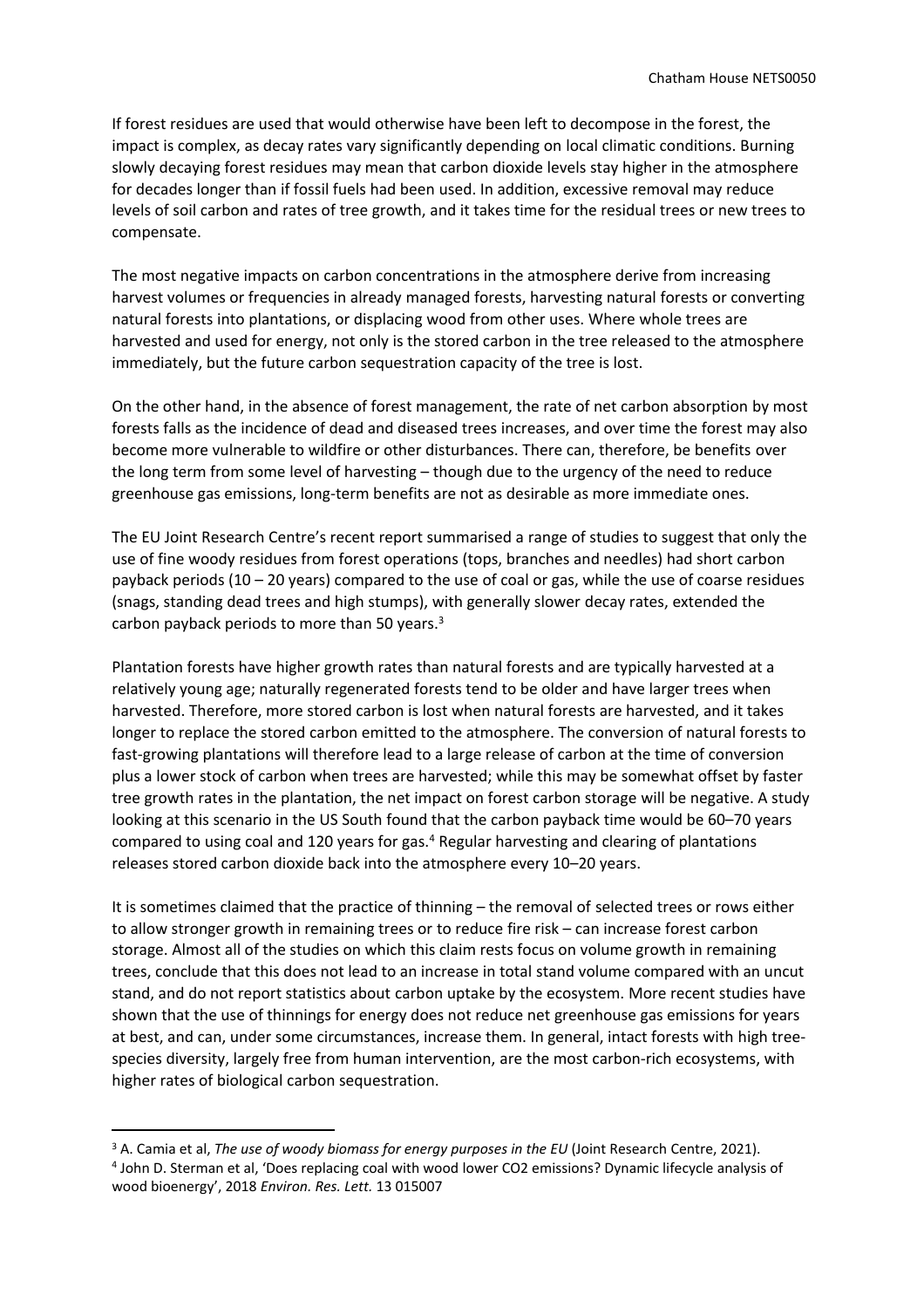Limiting the types of feedstocks that may be burnt for energy can therefore help to ensure that negative impacts on the climate are minimised. This is why the 2017 Chatham House paper concluded that only sawmill residues and post-consumer wood waste should be eligible for subsidy (while fast-decaying forest residues could also be acceptable, the practical challenges of identifying and verifying them are substantial). The JRC paper similarly recommended that the use of coarse woody residues should be strictly constrained, and that biomass produced from plantations established on recently cleared natural forest should not be eligible for support.<sup>5</sup>

Two further points about carbon payback periods are worth noting. First, the use of coal is rapidly being phased out in the UK, and the deployment of other renewables, mainly wind and solar, is increasing. Carbon payback periods measured comparatively to coal or gas are therefore not representative of current fuel mixes; the real payback periods compared to the average UK fuel mix are much longer. Second, even if the carbon payback period is relatively short, there is still an impact on the climate during the years when carbon dioxide emissions are higher than they would otherwise have been. This is incompatible with the aim of the Paris Agreement to: 'reach global peaking of greenhouse gas emissions as soon as possible'.<sup>6</sup> It also raises the possibility of reaching 'climate tipping points', when global temperature rise triggers a possibly irreversible change in the global climate from one stable state to another at a higher temperature.

# *Implications for BECCS*

The implications of this discussion for the use of forest biomass as feedstock for BECCS plants are obvious. The theory behind BECCS rests on the assumption that the burning of biomass is carbonneutral at the point of combustion; therefore, if the carbon dioxide emitted is captured and stored permanently, the net result is negative emissions. This is a near-universal assumption incorporated in integrated assessment models; a 2015 survey was unable to find a single study that had calculated the potential for negative emissions based on any type of life-cycle greenhouse gas assessment that could have taken into account changes in the forest carbon stock as a result of harvesting for bioenergy.<sup>7</sup>

As discussed above, however, it cannot be assumed that all types of forest biomass are in reality carbon-neutral over the short, medium or even long term. Without strict controls over the types of feedstock used, BECCS plants cannot expect to be anything more than carbon-neutral themselves (i.e. they do not result in negative emissions); and in practice they will not even be that, since there are emissions from the supply chain – from harvesting, processing and transporting the feedstock – that cannot be captured.

### *Real emissions associated with biomass use for energy*

The latest research paper published by Chatham House on this topic aimed to calculate the real impact on the climate of using wood pellets sourced from the US and burnt for energy in the UK and EU. We analysed emissions from combustion of the pellets and their supply chain, forgone removals of carbon dioxide from the atmosphere due to the harvest of live trees and emissions from the

<sup>5</sup> Camia et al, *The use of woody biomass for energy purposes in the EU*, p. 162.

<sup>6</sup> Paris Agreement, Article 4(1).

<sup>7</sup> Almuth Ernsting and Oliver Munnion, *Last-ditch Climate Option or Wishful Thinking? Bioenergy with carbon capture and storage* (Biofuelwatch, 2015).